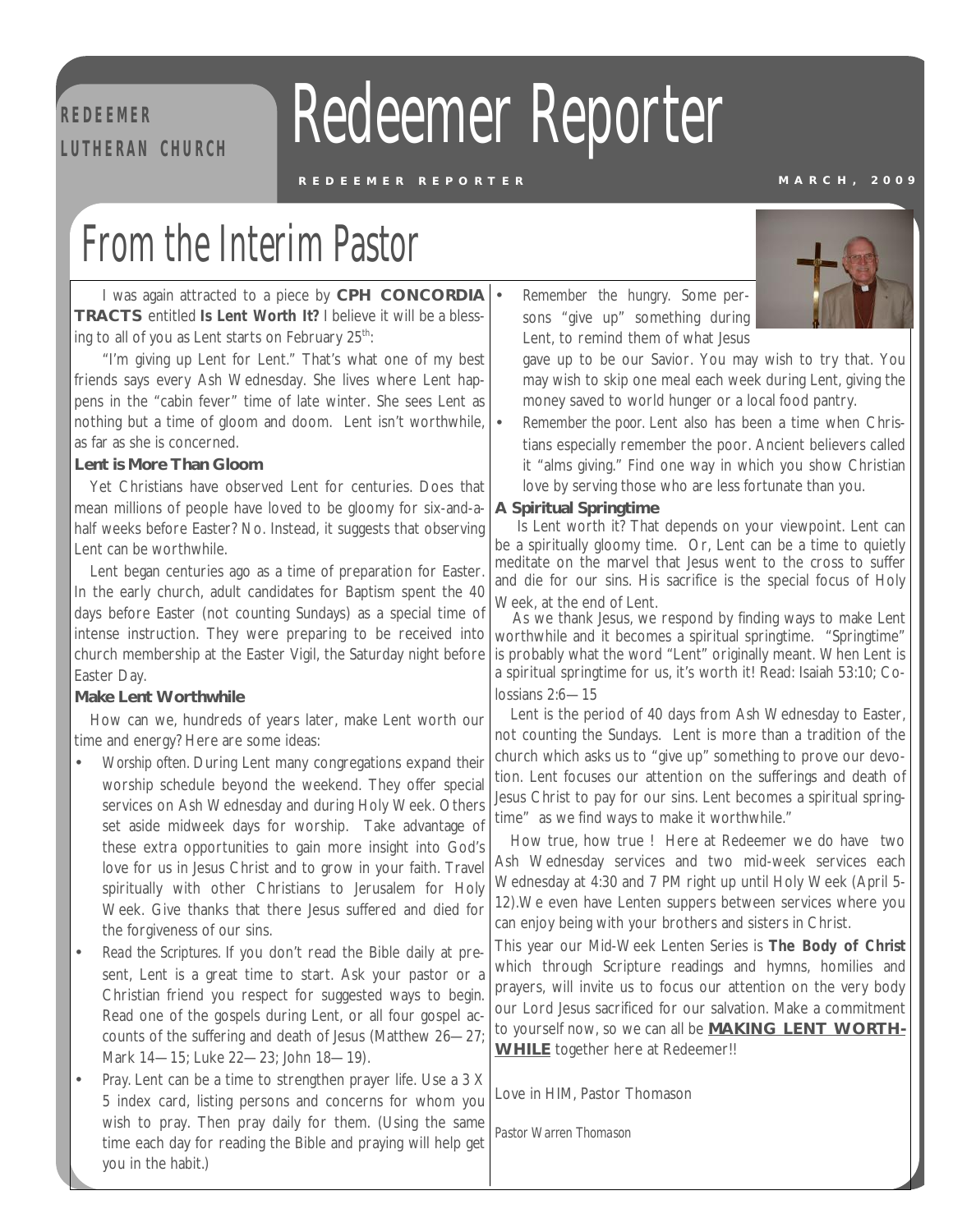#### **R E D E E M E R L U T H E R A N C H U R C H**

| <b>Office</b>                                     | Interim Pastor Rev. Warren Thomason |
|---------------------------------------------------|-------------------------------------|
| <b>Secretary</b>                                  | Jennifer Steele                     |
| Organist                                          | Doris Dykhuizen                     |
| <b>OFFICERS</b><br><b>President</b>               | Ron Beaber                          |
| $\overline{\mathsf{Vice}}$<br>President           |                                     |
| <b>Treasurer</b>                                  | Leta Stender                        |
| <b>Secretary</b>                                  | Dorothy Sinowetski                  |
| <b>BOARDS</b><br>Assimilation                     | Pam DeGourse                        |
| Property<br>Management                            | Charlie Vovcsko                     |
| Christian Ed.                                     | <b>Christin Wacker</b>              |
| <b>Elders</b>                                     | Tim Byrne                           |
| Human Care                                        | Marj Sterriker                      |
| Outreach                                          | Carol Haupt                         |
|                                                   | School Board Michelle Finley        |
| Stewardship                                       | Joe Friess                          |
| Youth                                             | Jim Wright<br>Michelle Finley       |
| Finance Sec'y.                                    | Karen Kirkland                      |
| Newsletter Leta Stender<br>Fditor                 |                                     |
| <b>CLUBS/GUILDS</b><br>Ladies Guild Carol Sheahan |                                     |
|                                                   | Men's Group Bob Mortenson           |
| <b>Red Hat</b><br>Society                         | Sandra Distasio                     |
| Christian<br>Support Group                        |                                     |

## President' s Corner

 The biggest concern is the health of our beloved Pastor T. Tim and I had dinner with Peggy and Pastor last Tuesday and Pastor was himself, telling stories and we The President's Corner



were all laughing and a couple of hours later Tim called to inform me that Pastor was on his way to the hospital and was having a heart attack. As of this morning he is still having trouble with low blood pressure, and will see his heart Doctor on Monday. Please keep Pastor and Peggy in your prayers.

If you missed the Pot Luck dinner for Pastor Grams and his family you missed a I good time and some great food. Pastor Grams and his wife Susan were very impressed with the turnout and the great food. I think their entire visit was very positive, and we should hear of his decision next week, so keep them in your prayers. If Pastor Grams declines our call we will contact Pastor Kress and offer to fly him and  $\mathbb{I}$ his wife to Englewood. The voters have given the call committee permission to Call Pastor Kress if Pastor Grams declines our Call so we will not be required to have a second Voters meeting to issue the Call to Pastor Kress. Your board of Elders will have this is done ASAP.

 We said goodbye to our Secretary this morning in church and the Council presented her with a check for the years of dedicated service to the church. We also had a door offering so the congregation could show her how much she has meant to us. You can still contribute to this fund, just send your contribution to the church and Leta will be sure it gets to Pat. We all wish Pat the best and a speedy recovery with her surgery this Thursday, so keep her and her family in your prayers. Pat told  $\mathbb I$ me this morning that although she will not be able to return as our Secretary she will still be as active in the church as possible.

The new secretary is Jennifer Steele, and was introduced at the 10:30 service this || morning. Jennifer was selected from 3 great applicants. She comes to us with a  $\mathbb I$ wealth of experience in a church setting, and is very familiar with all the latest software. She will be a great addition to our church family. We wish her the best as she  $\parallel$ begins this week and I will ask you all to give her any assistance she needs, as I am  $_{\parallel}$ sure we all will.

 The Spaghetti Youth Supper was a huge success. The sauce was homemade by Lisa, and it was fantastic. The youth served twice as many dinners as they did last year, and the only problem was the size of the crowd. Thanks for a great job to the youth, their parents and especially to Michelle Finley, and Jim Wright.

 All of the Church functions held in Feb. were well attended, with great food, and a renewed spirit of fellowship. I think it is great that we can get together and have a good time and get to know each other better. I am sure this sprit will continue to grow as we get together for dinners during Lent, and as our new Pastor begins his ministry.

*Ron Beaber, President*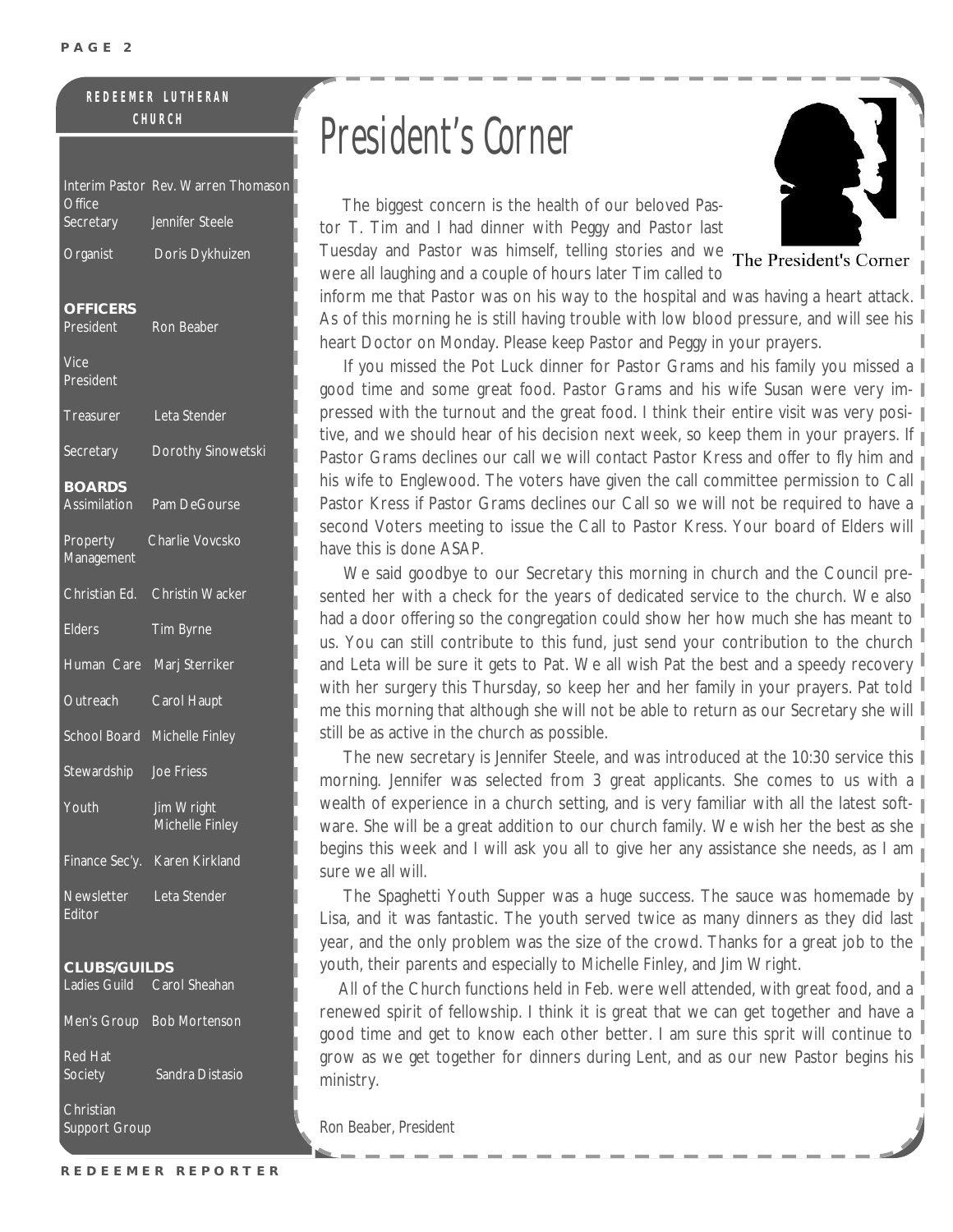| <b>Finance</b> |          |                                         |                                                                                |                                   |
|----------------|----------|-----------------------------------------|--------------------------------------------------------------------------------|-----------------------------------|
|                |          |                                         | 2009 Church Budget Actual vs. Budget Year to Date<br>Through February 21, 2009 |                                   |
|                | \$42,748 | Actual Income Income Budget<br>\$39,163 | <b>Actual Expenses</b><br>\$31,436                                             | <b>Expense Budget</b><br>\$38,760 |



#### **2008 Day Care Actual vs. Budget Year to Date Through February 21, 2009**

|          | Actual Income Income Budget | <b>Actual Expenses</b> | <b>Expense Budget</b> |
|----------|-----------------------------|------------------------|-----------------------|
| \$26,491 | \$33,950                    | \$21,763               | \$29,109              |

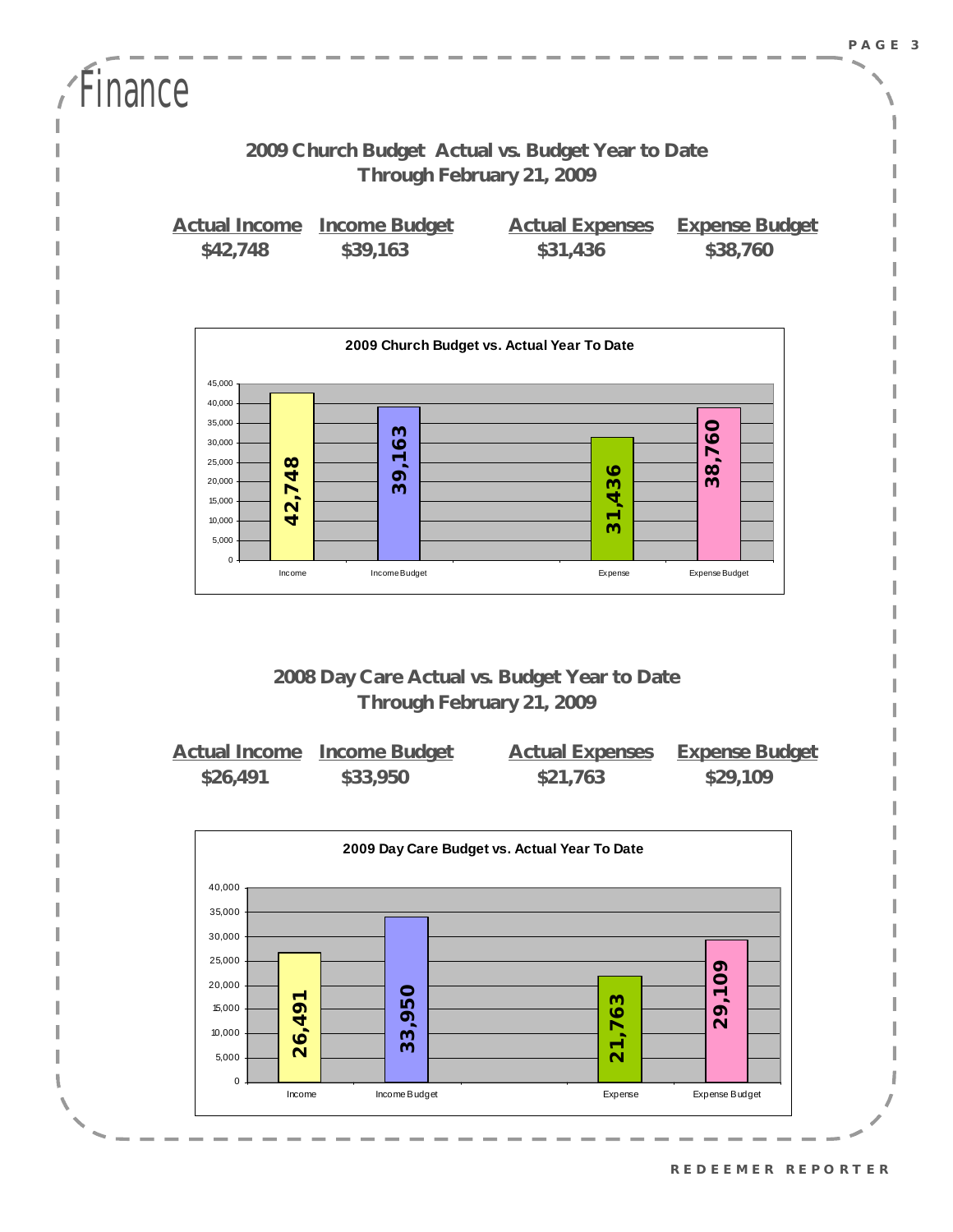### **P A G E 4**  ance With The Star Party

On February 11th, the "Dance with the Star" Party was held in the Fellowship Hall. It was one vigorous occasion!! L Ladies lined up a dozen deep to dance with our Star, Pastor T! A few others got into the act too! Dancers were on the floor all evening dancing to the music of the wonderful band, "Quiet Fire"!

The food, provided by the choir, was amazing, and abundant!

The "Stonettes" performed wonderfully well, and are almost ready to compete with the Rockettes! — Probably by next year!

The noise level was such that people from Punta Gorda were calling to find out what was going on! (That's not true, but you get the idea!)

All in all, it was an evening to remember, and many thanks to all who in any way helped to make it so!

*Submitted by Doris Dykhuizen* 

*(see pictures on pages 12 and 13)* 

### Youth

ı

This has been a very busy time for us. We had a Youth valentines party on Feb. 19th at the church after confirmation class. There was pizza, candy and ice cream sundaes followed by games. A sugar high for all. A special thank you to Sheila Murphy and Lisa Vassallo for making this party happen for the children.



THERE!

Feb. 28th is the Crop Walk which our Youth will participate in. We are looking forward to a great day.

*Submitted by Jim Wright* 

| I have brought us all great comfort in our time of grief.<br>Sincerely,<br>Rev. Kenneth Ferrier                                                                                                                                                                    | Thanl |
|--------------------------------------------------------------------------------------------------------------------------------------------------------------------------------------------------------------------------------------------------------------------|-------|
| Thank you for all your prayers to our heavenly Father on behalf of my father, Bruce, and my family during<br>■ my father's illness. As many of you know, my father passed away on February<br>13 in Oregon. Your expressions of sympathy were much appreciated and |       |
| Dear Members and Friends of Redeemer Lutheran Church,                                                                                                                                                                                                              |       |
|                                                                                                                                                                                                                                                                    |       |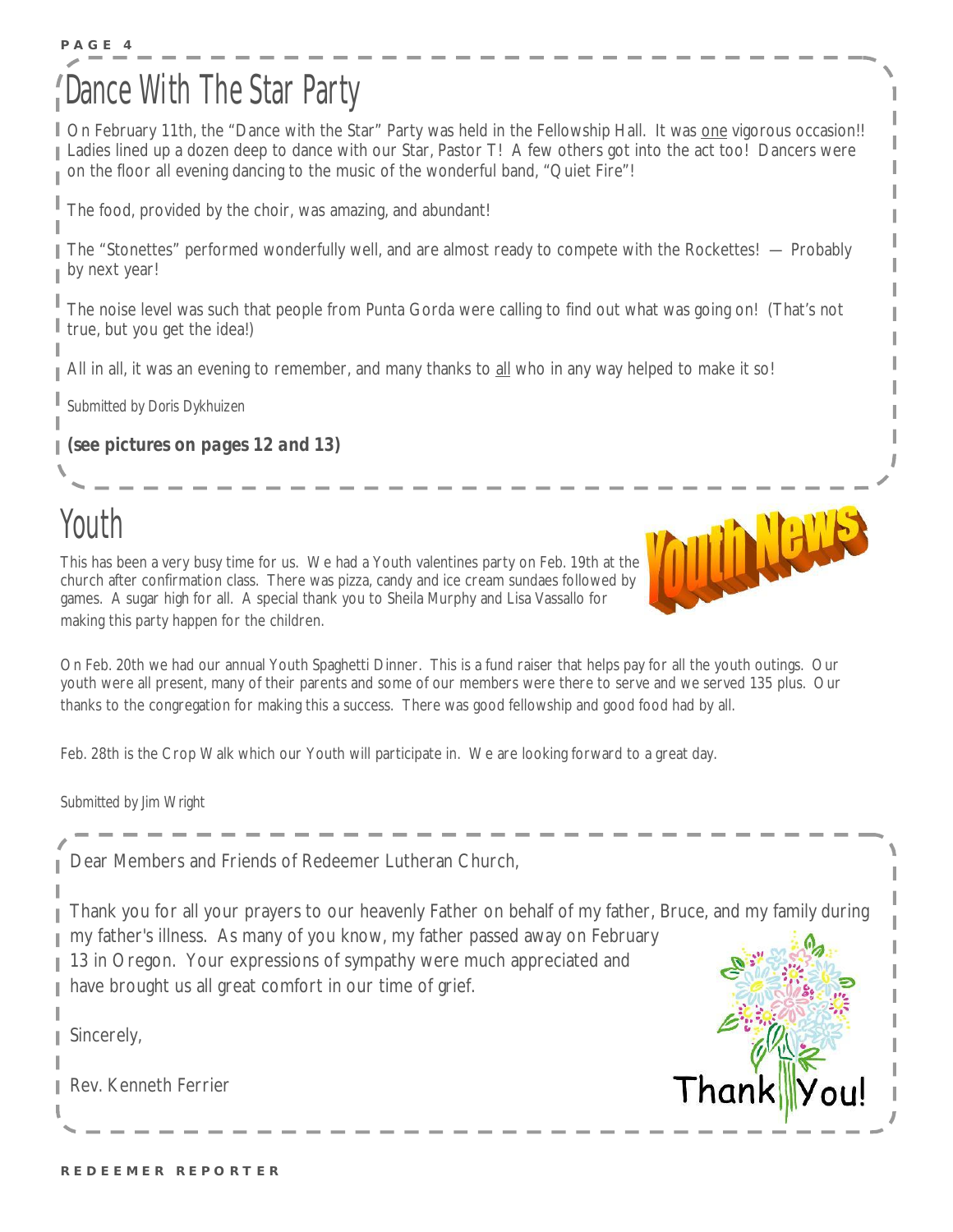

| <b>Newsletter Deadline</b>                                                                                                                                                                                                                          | <b>Lean Dinner</b> |
|-----------------------------------------------------------------------------------------------------------------------------------------------------------------------------------------------------------------------------------------------------|--------------------|
| The deadline for submission of articles for April is Sunday, March 22nd by 12<br>noon.                                                                                                                                                              |                    |
| If you have an article you would like to submit for the newsletter, either e-mail it to letastender@gmail.com or<br>place it in the newsletter box in the church office. Articles received after March 22nd will be held for the May<br>newsletter. |                    |
| Please be sure to put your name on the article so I can contact you if there are any questions.                                                                                                                                                     |                    |
| Leta Stender                                                                                                                                                                                                                                        |                    |
|                                                                                                                                                                                                                                                     |                    |

I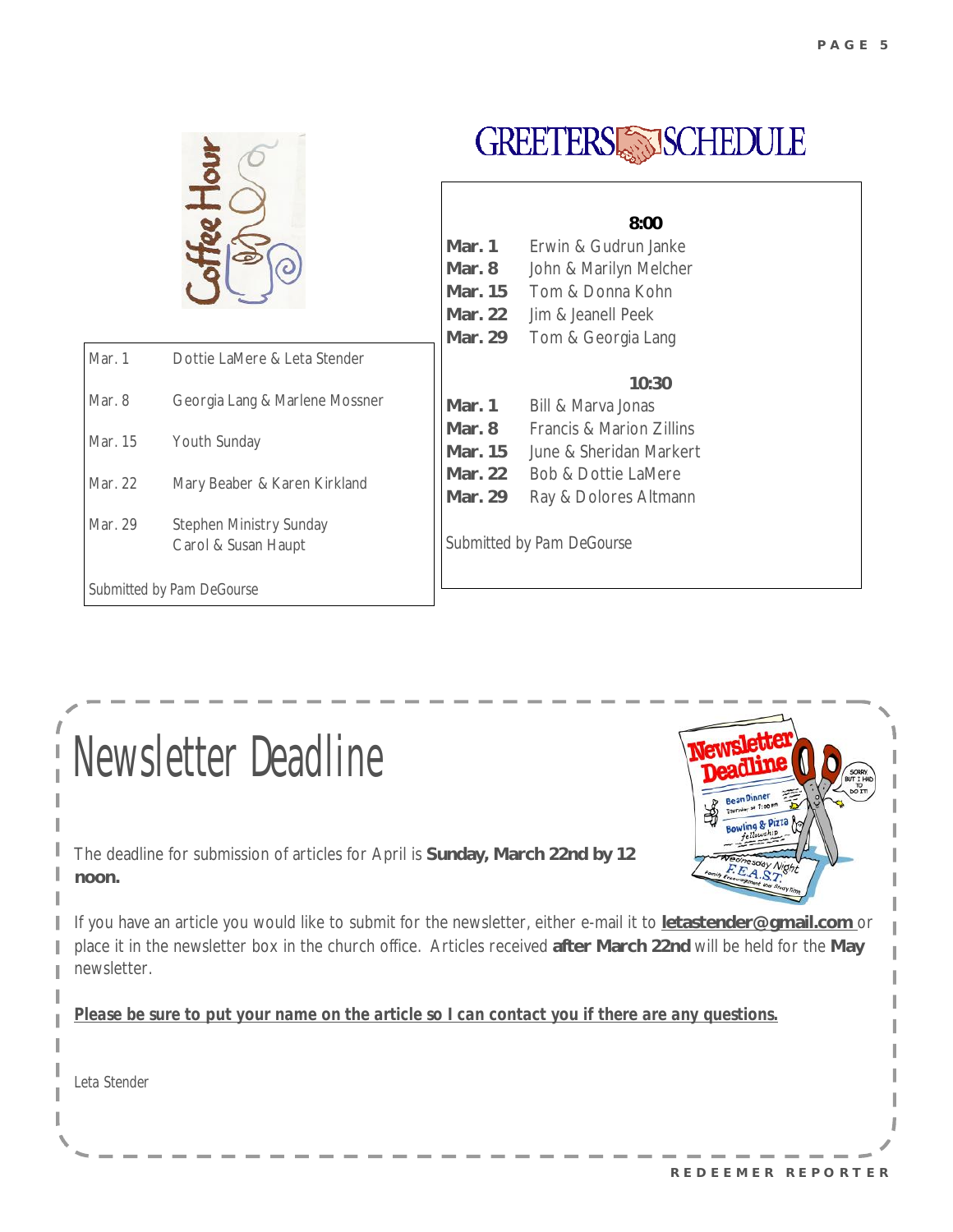Doris L. Speer, Deputy General Counsel of Alstom, Paris France, daughter of Vern and Ruth Speer is one of five nominees of 3,000 candidates for the "European Lawyer of the Year Award" by the International Law Offices and Association of Corporate Counsel worldwide. The winner will be chosen at a black tie dinner in London on March 26th. Her family and friends are truly proud of her accomplishments and wish her future success and God's Blessings!



# Ladies Guild—Lutheran Women in Mission

Mites for Missions on March 1. In 2008 Amigos en Cristo opened a new ministry center among the 34,000 Hispanic and

Haitian immigrants of Immokalee Florida with the purpose of beginning the first Lutheran Church in this Farm worker community. A \$15,000 grant will help fund the Immokalee Lutheran Mission Church. Coins from Redeemer members will help make this mission outreach a reality. The large Mite Box will be on the oak console in the Narthex on March 1 for coins and bills. Your help makes YOU a Missionary!

Women -- bring your Mite Box and a friend to our March 4 meeting at 12:30 pm.

*Submitted by Vicky Davis* 



#### **A SPECIAL THANK YOU TO THE LADIES GUILD!!!**

I would like to thank the Ladies Guild for the beautiful vase of flowers and the Gift Certificate. What a way to start my retirement!!

Thank you for your thoughtfulness.

*Pat Wilcoxen* 

## Child Care

CHILD CARE Ingathering Basket -- Sunday -- March 1. Redeemer members and friends are gathering much needed items for our mission outreach to the Child Care. Let's fill the basket on the oak console in the Narthex the FIRST SUNDAY of every month. Other Sundays the basket will be on the bench next to the Men's Room. NEEDED: non-scented Baby Wipes, Pump Foam Soap, Paper Towels, Kleenex, Trash Bags and Fish crackers. When we donate, they don't have to buy! We ask EVERYONE to assist with this Mission Service project. Can we count on YOU?

*Submitted by Vicky Davis*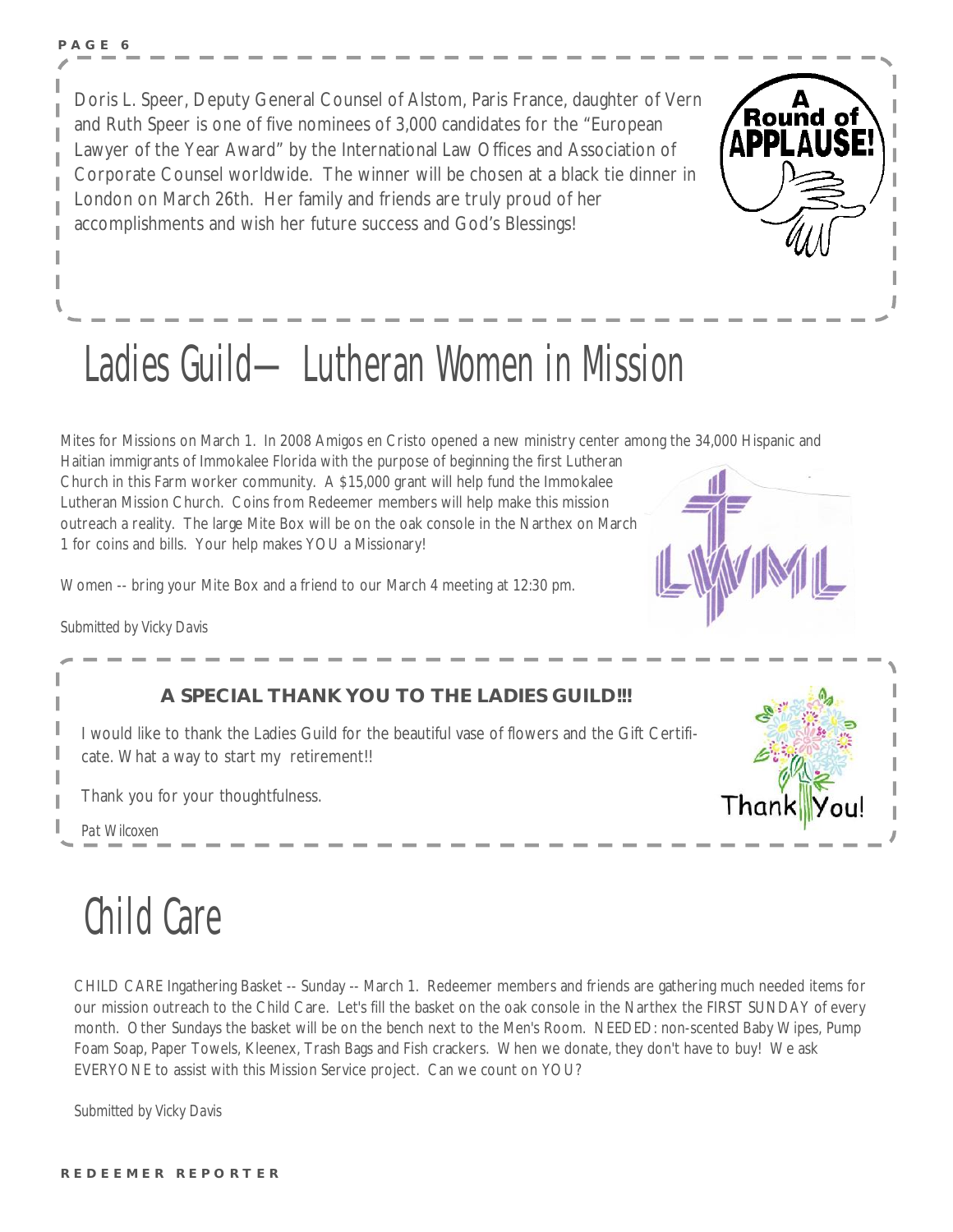Huma Care

# Human Care

.Our Stephen Minister students will finish their classes on March  $27<sup>th</sup>$  and will be commissioned on March 29<sup>th</sup>. More receivers have come on board and their every member visits are ongoing.

Our shut-in visits are ongoing at this time. We are looking for someone who might be able to pick up Ruth Sutley for church on Sundays. She lives at River Oaks Assisted Living facility by the Englewood post office. It would most likely be for the late service. If you can help with this service, please call Marj Sterriker at 475-0553. Thank you!!

We have received another very nice thank you from service personnel, Jeremy Twombly. These men have certainly been very appreciative of these packages.

Our Caring Network is functioning quite well. Please avail yourselves of this service if you or someone you know has a need for help. If you don't know who your leader is, please contact Lessie Kirch at 475- 3689 for assistance.

Don't forget our Care Note Rack in the narthex. These helpful brochures address many of the concerns that come up in our lives. Also remember the heart pillows in the basket at the end of the long desk in the Narthex. Give one to a fellow member, neighbor or friend who is ill and needs cheering up.

Don't forget our Sr. Fellowship meetings on the first and third Thursdays of the month at 10:00 a.m. Join us for fun, games and a light lunch. Yum!

We have discontinued sending out birthday cards to our members, but will try to remember those who are ill or grieving. Is there someone who would be interested in this stewardship project during the summer months? Please let Marj know.

The Christian Support Group's new gathering place is in the church narthex on the last Wednesday of the month at 10:00 a.m. Each meeting has a special leader who opens the session with prayers, emphasizes faith growth and directs the discussion. All persons are welcome whether a Redeemer member or non-member. (Submitted by Helene DeGourse.)

We plan to offer a seminar in the future for the public as well as Redeemer members. We will let you know soon about a topic and date.

Defend the poor and fatherless: do justice to the afflicted and needy. Deliver the poor and needy: rid them out of the hand of the wicked. Psalm 82:3,4 Happy are the people who are a part of His provision for those who are near and dear to his heart. "Inasmuch as you have done it unto one of the least of these, ye have done it unto me."

*Submitted by Marj Sterriker*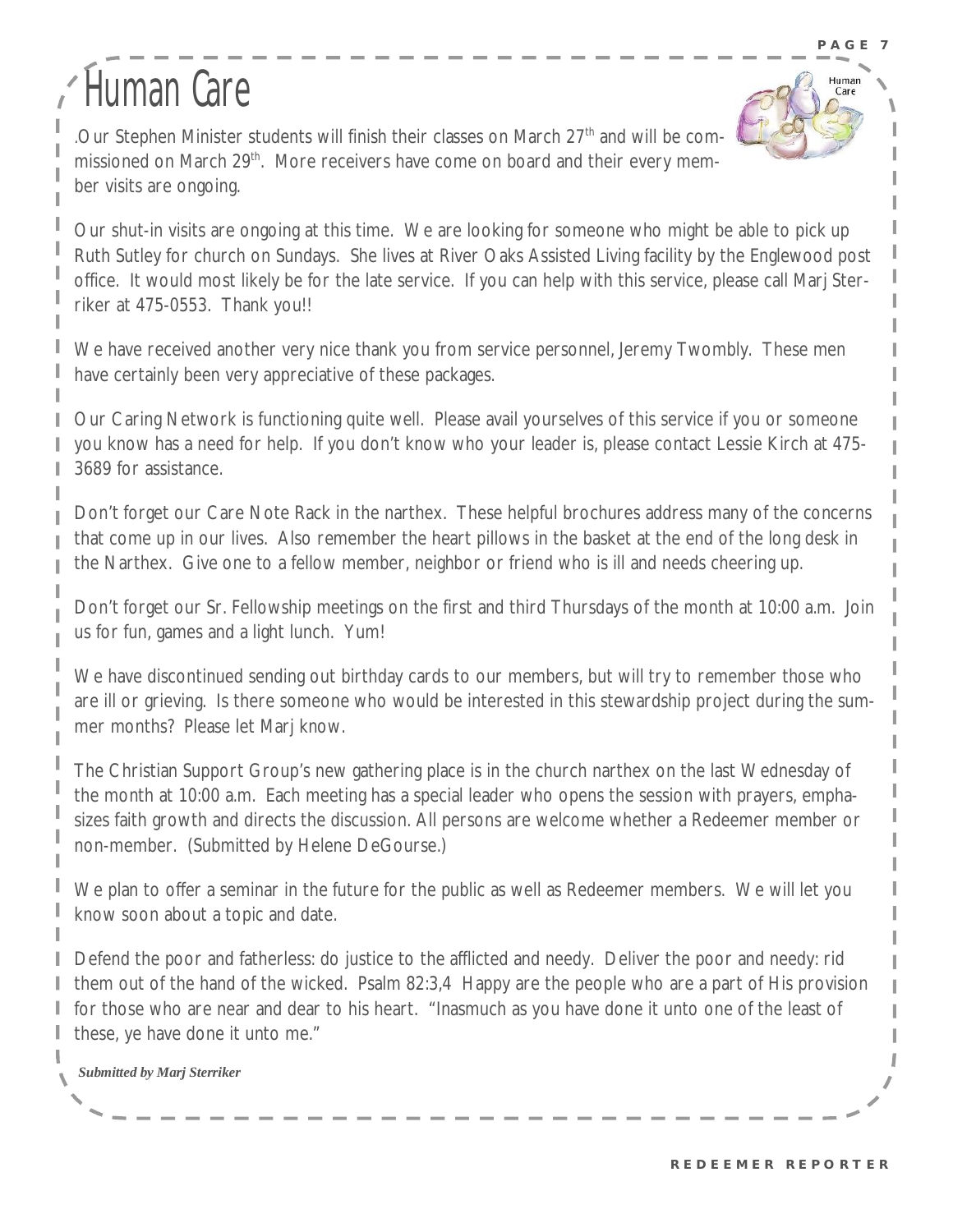## New Members



#### *Roger & Patricia Luedtke 6216 Kamback Street Port Charlotte, FL 33981 (941) 828-2635*

Roger & Patricia transferred from St. Michaels Lutheran Church in Hebron, Indiana and moved to Englewood in November, 2008. Roger retired from his position in Business Development of Steel Mills and Construction. Patricia has also retired and now enjoys reading and decorating at her leisure. They have 4 children living in Indiana and Missouri. They researched our church on its website and felt welcomed when they arrived! They were both active in many of their church's programs.



#### *Jim & Jeanell Peek 745 Portwine Court Englewood, FL 34223 (941) 473-1133*

Jim & Jeanell are from Illinois where they attend Prince of Peace Lutheran Church in Palatine, IL. Before their retirement Jim worked as a CPA in Management & Human Resources and Jeanell from her hospital work as a registered nurse. Jim enjoys photography, farming & gardening. Jeanell enjoys music, gardening, crafting teddy bears and rabbits! Both enjoy hiking and traveling whenever they can. They have 3 children and 4 grandchildren*.*



#### *Donald & Mac Andersen 736 Harmony Lane Englewood, FL 34223 (941) 474-0526*

Donald & Mae are from Duluth, MN where they attend Christ the King Lutheran Church. Don and Mae worked with U.S. Steel Co. and after its closure Dan worked for Westline Lake Superior Sanitary District and Mae worked for the SD709 School District and then with Peterson Landscape Yard Maintenance Company. They both enjoy gardening and the Florida weather. They have 2 sons and 6 grandchildren.



*Harry & Mayrie Dawson 207 High Point Drive (Unit B) Englewood, FL 34223 (941) 473-9395* 

Harry & Mayrie are from Utica, MI and attended Trinity Lutheran Church. Harry is retired from General Motors and Mayrie worked in the Drapery and Blind business out of their home. Harry enjoys woodworking and crafting furniture. Mayrie is enjoying stained glass mosaic classes. Both have enjoyed refinishing antiques and now enjoy golf when time allows. They have 3 sons and 6 grandchildren.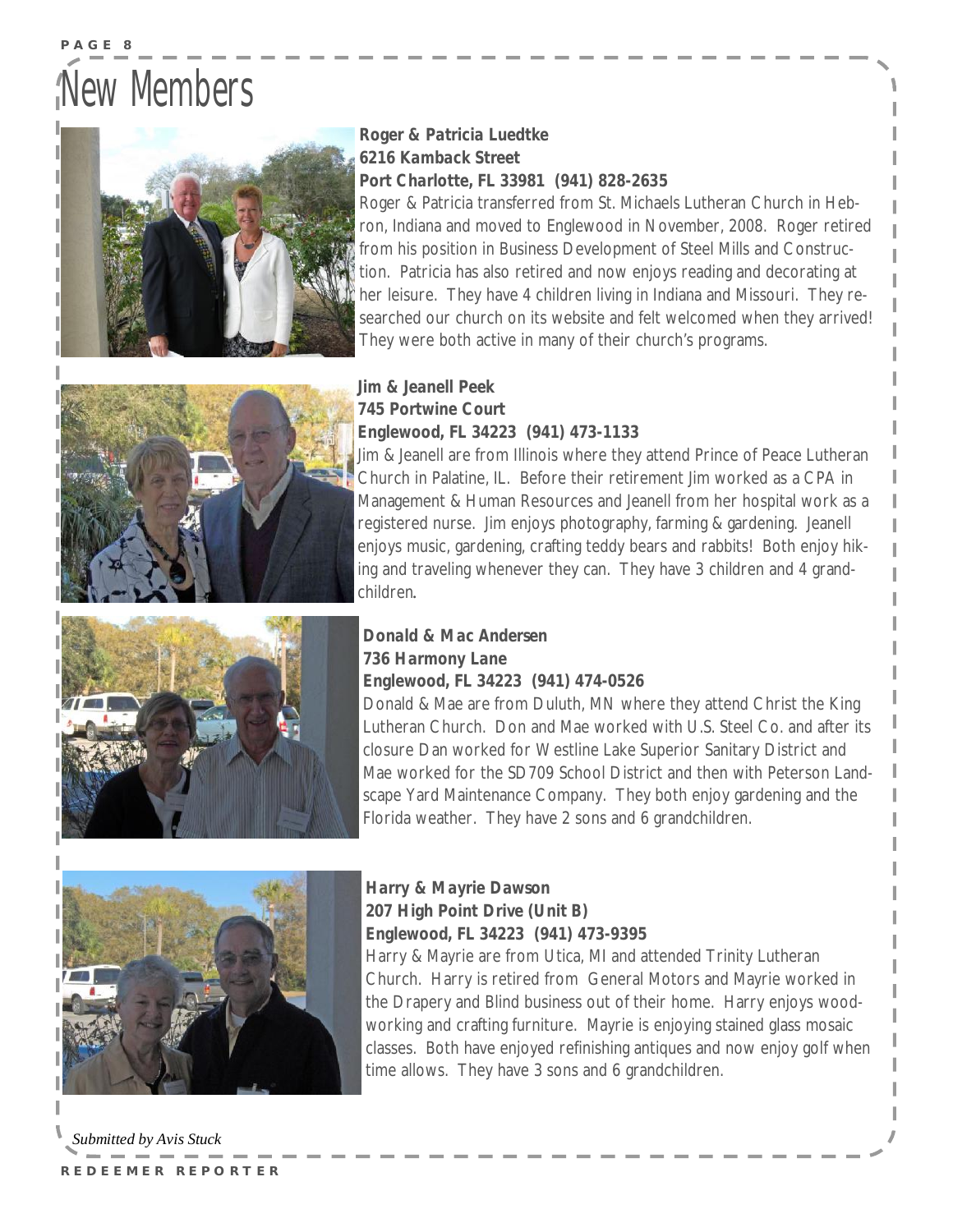# New Members



#### *Duwayne Schoeneck 188 Annapolis Lane Rotonda West, FL 33947 (941) 697-8444*

Duwayne was born and raised in MN but has lived in Toledo, OH for the last 16 years. He transferred from St. John's Lutheran Church. He spent 33 years as chief cook for the crews of many freighters and boats traveling on the Great Lakes. Duwayne enjoys doing yard work, meeting with friends for cards and coffee and Florida's warm weather.



#### *Richard & Lisa Vassall-Ruccatano 12708 Bacchus Road Port Charlotte, FL 33981 (941) 698-0093*

Richard & Lisa are from New Jersey and attended St. Paul Lutheran Church in Beachwood. Richard served as Captain with the New Jersey City Fire Department and Lori enjoyed working as a floral designer in Beachwood. Richard is an avid golfer and fisherman. Lori loves animals and is now a sales representative for the Dick Van Patten Natural Balance Pet Food Company. They have 2 sons, Alex 13 and Billy 12, Ruccatano



#### *Warren & Lorraine Wright 9181 Griggs Road, Lot 18 Englewood, FL 34224 (941) 697-5201*

Warren and Lori are from Davidson, NC and attend the Ascension Lutheran Church in Charlotte, NC. Both have retired, Don from teaching and Lori from secretarial work. Warren is an avid reader, enjoys our Florida weather and Lori enjoys reading, the Red Hat Society, and being involved with active people. They have 2 sons and 4 grandchildren.



*Dave & Gayle DeBraccio 1335 Holliday Drive Englewood, FL 34224 (941) 473-4980*  Dave and Gayle are from Mentor, OH and attend Zion Lutheran Church in Painesville, OH. Dave is a Medical Equipment Salesman and Gayle is an X-ray technician. Both enjoy their motorcycle and taking

many trips. They have lived in Englewood only 3 weeks and found our church to be the one they wished to join! They have 6 grandchildren.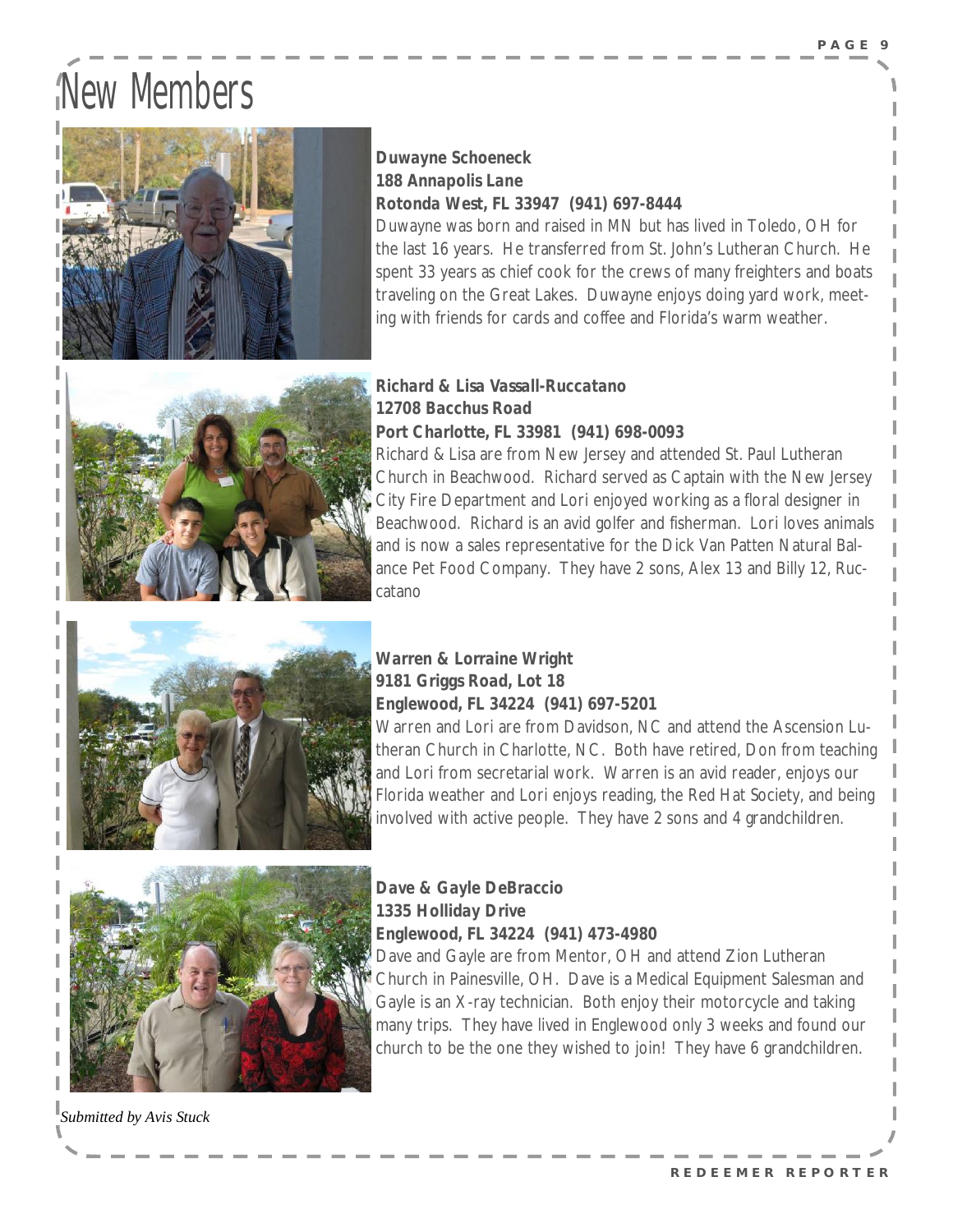#### **P A G E 10**

### Ladies Guild



The Ladies Guild welcomed guests Lanette Schmidt, Marlene Moessner, and Gundrun Janke at the February meeting.

Chairman of the Youth Group Jim Wright reported on their activities. They will participate in the Crop Walk on Feb. 28th. The Outreach Board is providing them with Redeemer T-shirts.

Stephanie Woodford Administrative Services coordinator of Solve Maternity Homes was guest speaker. They are a Christian non-profit organization that provides a home for pregnant women who desire an alternative to abortion. Their structured program includes childbirth and parenting classes, adoptive options, counseling, etc. Their newest Solve House in Englewood is home to 3 expectant mothers. A \$200 love gift was given to Solve.

Ruth Speer, Co-Chairman of the Guild Style Show and Luncheon reported that 41 newcomers were present. The net proceeds were \$1,103.26. A request was made to Thrivent for matching funds. This will be used for our annual Love Gifts.

Barbara Bishop reported the ongoing need for paper goods, hand soap, snacks, etc. for child care. A basket is in the Narthex for donations. Angel Fund Scholarship applicants are evaluated periodically according to need.

Redeemer will be hosting the LWML Zone Rally on Nov. 7, 2009. Preparations are in the making. We need everyone's help.

A long-time member Laura Brooks is moving to Michigan with her niece in Livonia. A Lutheran Home in Livonia will be her eventual home. We will all miss her.

Ladies Guild next meeting is March 4th at 12:30. Come join us for good fellowship and fun.

*Submitted by Linda Rogers, Vice President (941) 697-1117*

# Scrip

March Scrip orders will be taken at the monthly Ladies Guild/LWML meeting Wednesday March 4 and Sunday March 8. The orders will be returned the following Sunday, March 15. Scrip is the same gift cards purchased at restaurants, drug stores, grocery stores, etc. A complete list of retailers and order blanks are available in the narthex.

Sybil Grahl will be taking orders after both services. The proceeds support the missions of the Ladies Guild/ LWML. Thank you for supporting this effort.

*Sybil Grahl Ladies Guild Secretary*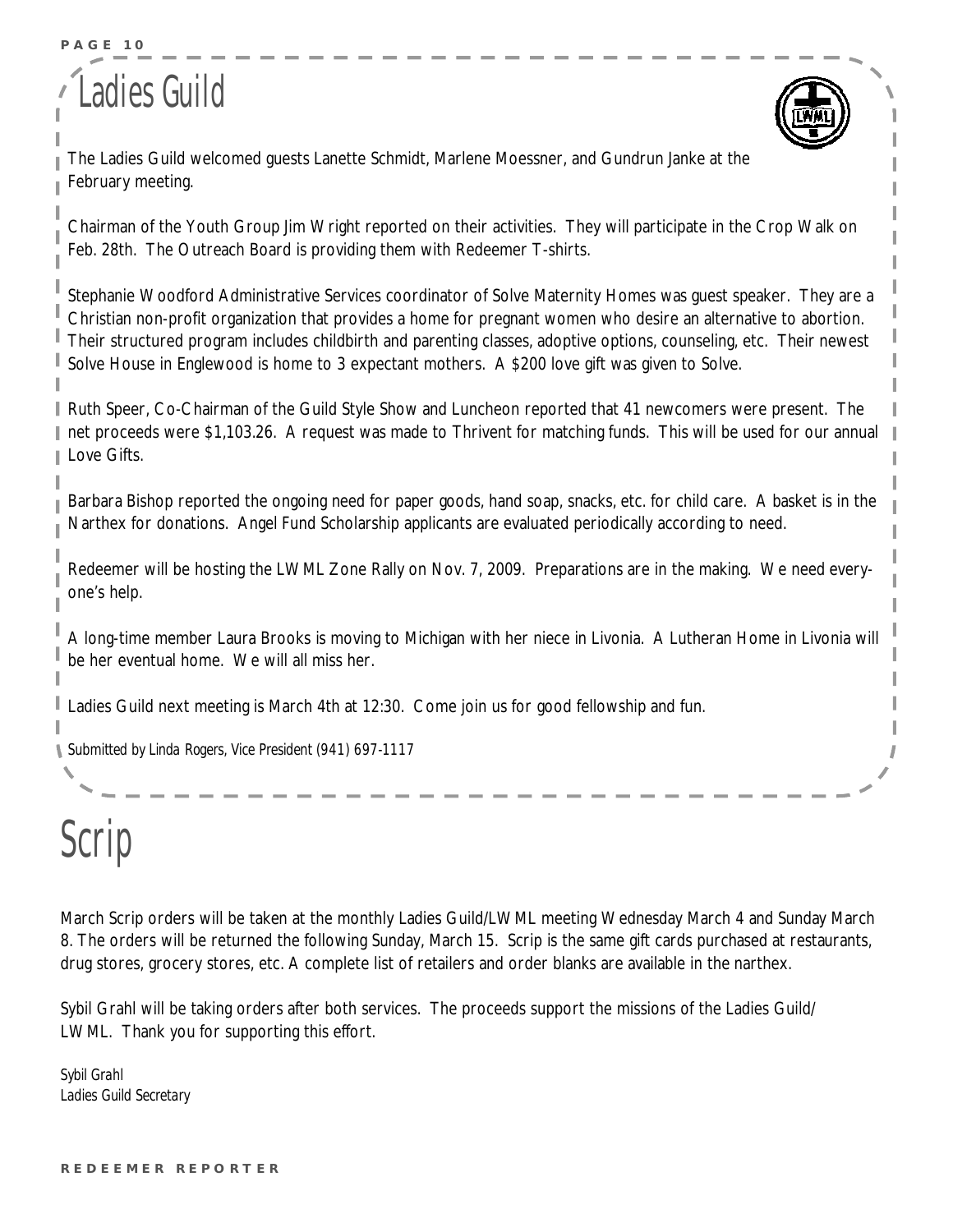| <b>Service Directory/Classified Ads</b><br><b>Services</b>                                                                                                                                             |                                                    |                                |                                                                                                                        |  |
|--------------------------------------------------------------------------------------------------------------------------------------------------------------------------------------------------------|----------------------------------------------------|--------------------------------|------------------------------------------------------------------------------------------------------------------------|--|
| Beautician/Manicurist                                                                                                                                                                                  | Debbie Balogh<br>Linda Pontello                    | Purple Palace<br>Purple Palace | 941-475-0731<br>941-475-0731                                                                                           |  |
| Pressure Cleaning - Matt & Michelle Finley - Hoover Pressure Cleaning - 697-6886<br>Tell us you saw us in the Redeemer Newsletter & get a 10% discount.<br>Licensed & Insured - www.hooverpressure.com |                                                    |                                |                                                                                                                        |  |
| 6" Seamless Gutters-Jim W. Gossett, Residential Const, Licensed & Insured Home: (941) 698-9940; Cell: (941) 445-2074                                                                                   |                                                    |                                |                                                                                                                        |  |
| J & J Lawn Service—Quality service at an affordable price. Mowing, weed-eating, blowing, edging, and palm tree trimming. Call<br>John at (941) 456-1163 for a free estimate.                           |                                                    |                                |                                                                                                                        |  |
| Handyman Licensed & Insured Call Jim Gossett Home: (941) 698-9940; Cell: (941) 445-2074                                                                                                                |                                                    |                                |                                                                                                                        |  |
| John Toth Handyman. If it's broken, I can fix it. Satisfaction Guaranteed. Home: (941) 697-1670 Cell: (910) 320-4987                                                                                   |                                                    |                                |                                                                                                                        |  |
| Grandma's Domestic Service — Pet Sitting, Errands & Dr. Visits, Help with Elderly & Invalids, Cleaning & Cooking, House &<br>Yard Work - Call Carol (941) 474-4926                                     |                                                    |                                |                                                                                                                        |  |
|                                                                                                                                                                                                        | 880 S. McCall Rd., Englewood (941) 473-0300-Office |                                | Sales-Rentals Pineapple Gulf Properties-Glenda McDorman, Owner/Broker (Lessie Kirch's Daughter)<br>(941) 330-7922-Cell |  |

I wish to say "THANK YOU" to my Redeemer family for their generosity to me upon my retirement. The applause, the check, the signed card, the door offering and many hugs, were so appreciated.

Being Redeemer's Church Secretary for the past six and a half years has been a rewarding experience.

I would like to take this opportunity thank everyone for the many prayers that are being offered for my impending surgery.

Again, Thank you to my Redeemer Family.

God's Blessings, Pat Wilcoxen



**R E D E E M E R R E P O R T E R**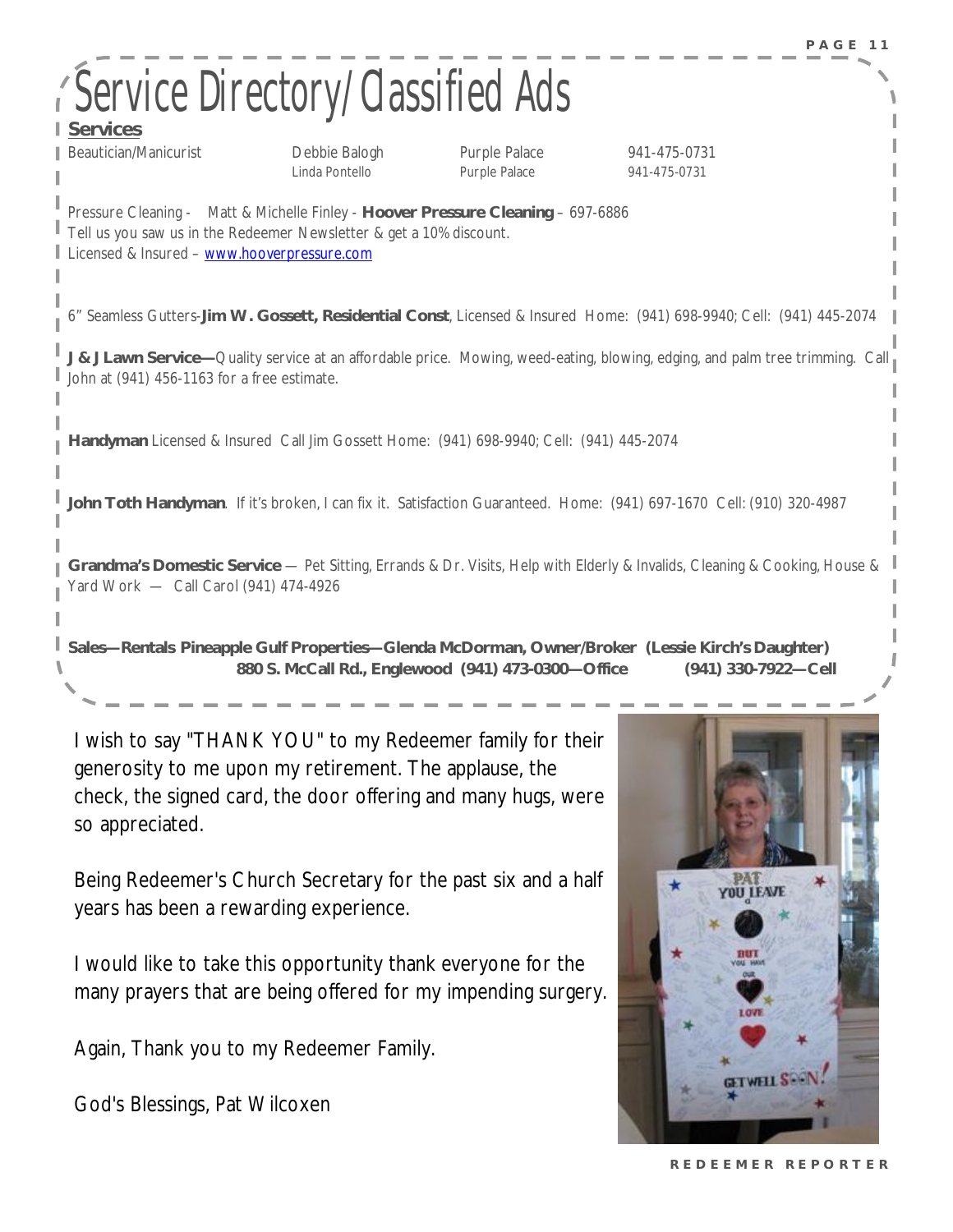# Dance With the Star











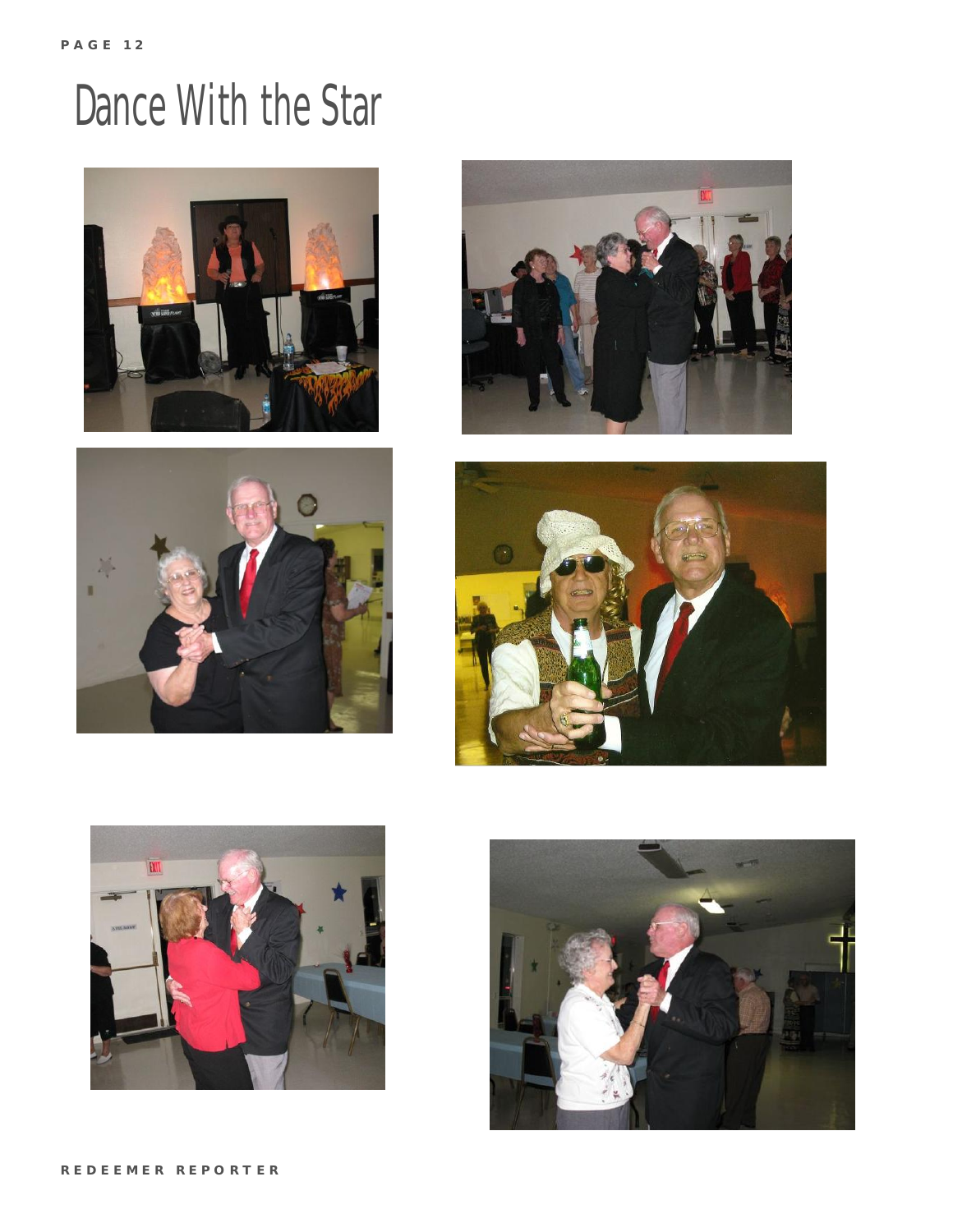# Dance With the Star

I

I











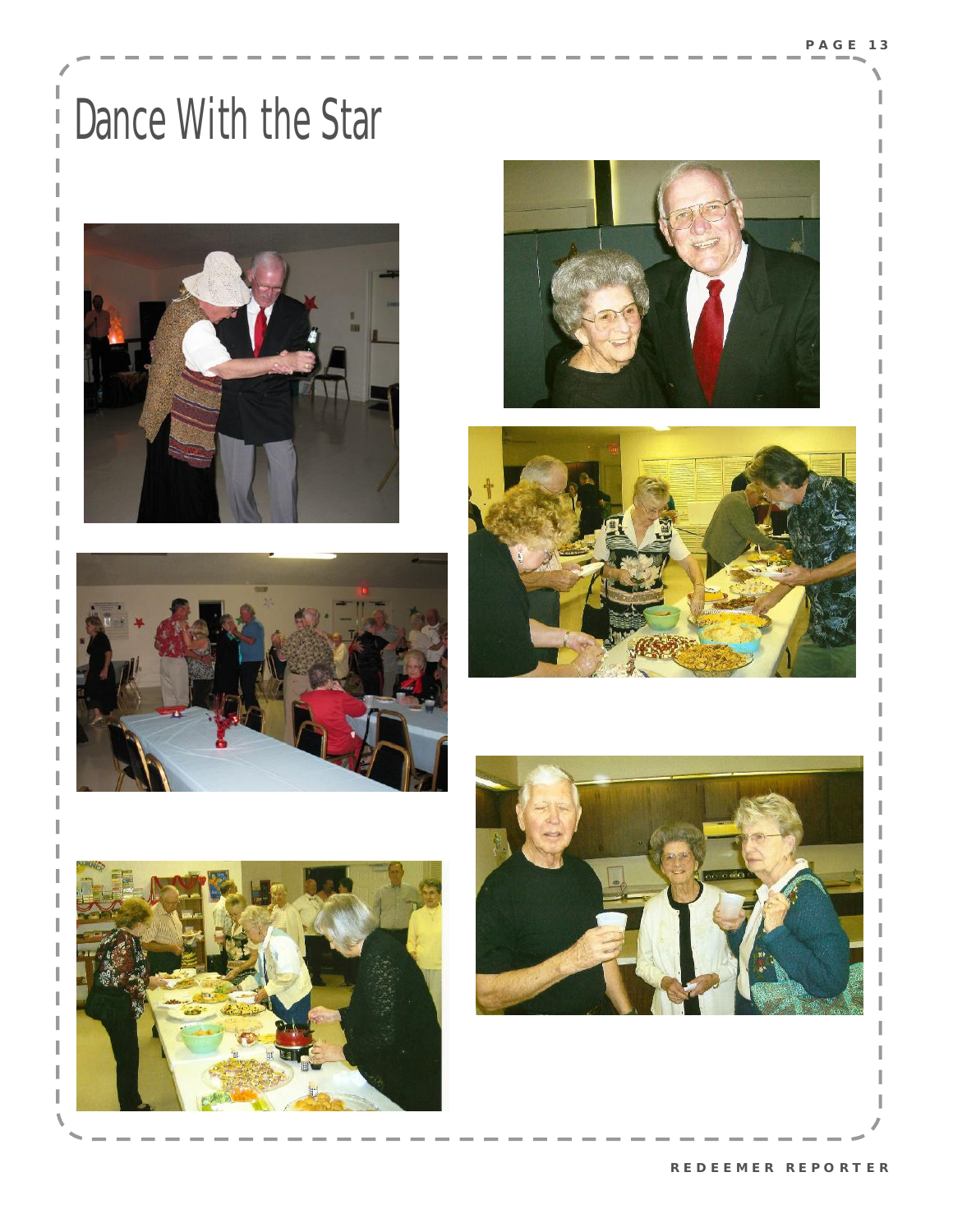# From The Office

### **DIRECTORY**

### ADDRESS CHANGES

Laura Brooks 20464 Meadowview Lane Livonia, MI 48152

### Changes are thru February 22, 2009.

*Thank you, Pat Wilcoxen, Church Secretary* 



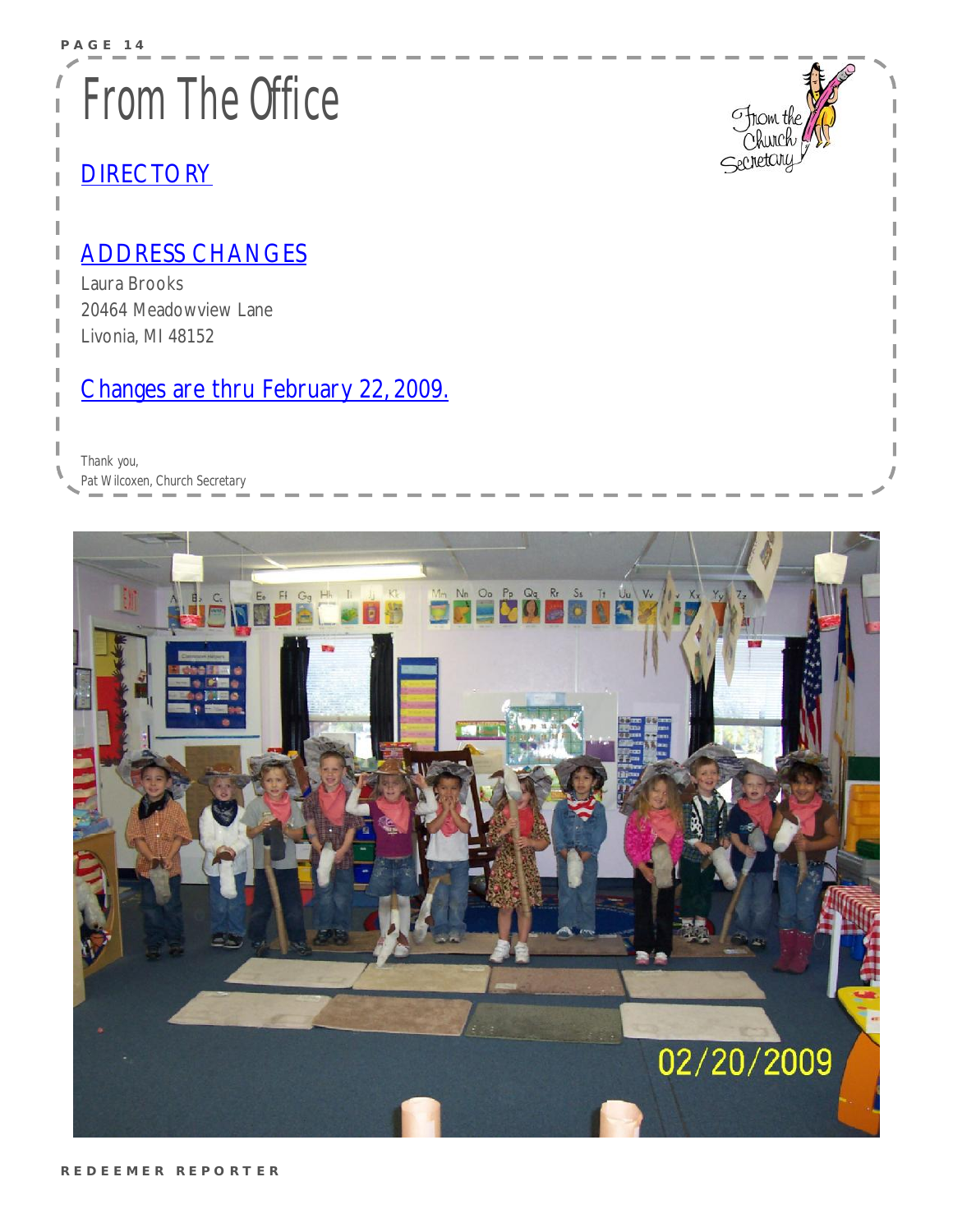#### **P A G E 1 5**

#### **HEALING:**

**Members Henrietta Appold** Ione Comstock Ginny Doenges Cecil Grahl Bob & Joan Johnson Charles Keller Cliff Larsen Leona Morrison Carolyn Plesner Don Plesner Sharron Schultz Pat Wilcoxen

**Friends & Relatives**  Phil Alcantara Elaine Baron Ella Boegeman Georgia Bush Kay Cypher Dorothy Doenges Debbie Harrison Hal Larry Headun Michelle Hickner Howard Kagay Rachel Kagay Jeremy Krienke Rev. Howie Krienke Estella Lewis John Lichty Marie Liebl

Elsie Malecki Ann McCullough Kaye Ann Nagel Judy Nagel Charles Pentecost, Jr. Sherrie Rhoades Audrey Slusher Nancy Sly Michael Stio Marion Talley Katie Taseff Polly Tice Phyllis Tucker Kathy Walsh Helen Weishaar Virgil Weldy



**PRAYERS OF COMFORT FOR Ken Ferrier and family whose father Bruce Ferrier was called to his eternal home on Feb.13, 2009**



Ilse Berner Herb Bohm Gloria Carlson Evelyn Etheridge Earl Gossett Ruth Jansch Clara & Walter Mitchell Ruth Sutley

Daniel Anderson Adam Buchner Eric Byrne Kevin Copeman Christopher Dutch Stephen Geib Brian Hollis Nathan Hudson

Brian Jackson Jennie Janssen Keith Janssen Joshua Jones Jeremy Twombly Matthew Walenta Charles Weishaar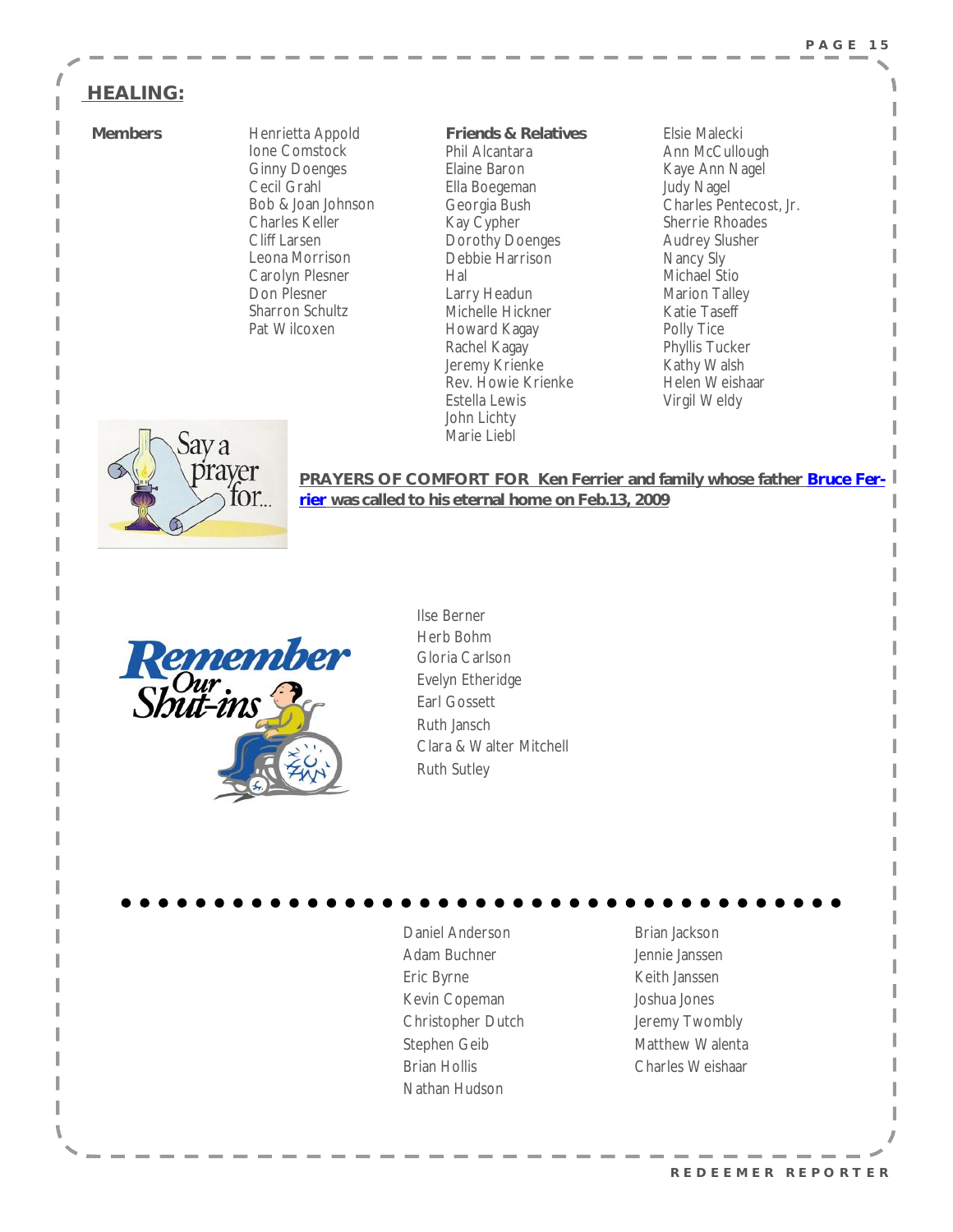*March 2009 Newsletter Enrollment is 59 Children*  *Redeemer Lutheran Child Care & After-School*



### **Bible lessons**

**Chapel is on Mondays at 3:30** Jesus Heals a Blind Man Mark 10:46-52 Zacchaeus Luke 19:1-10 Children Praise Jesus Matthew 21:7-11, 14-16 Jesus Dies and Arises Matthew 27:32-28:6; John 20:11-18

Easter John 20

Blessed… are those who hear the word of God. Luke 11:28

### **Birthdays**

Shelby 3/1 Andrew 3/8 Vincent 3/31 Aidan 3/31



### **Items Needed**

Trash bags, Baby wipes, Hand soap, snacks and Paper towels.

Thank you to all who donated supplies last month. Please keep them coming.

### **Special events**

Love was in the air during our Valentines Pizza Lunch. Parents, Grandparents and Friends enjoyed eating lunch with their special valentine.

The VPK Classroom had an Old Fashioned Rodeo with homemade horses, vests, hats and trail mix. They took to the outdoors and galloped around the grounds and lassoed some make believe cows (chairs).

(see picture on page 14)



*Submitted by Wendy Horvath*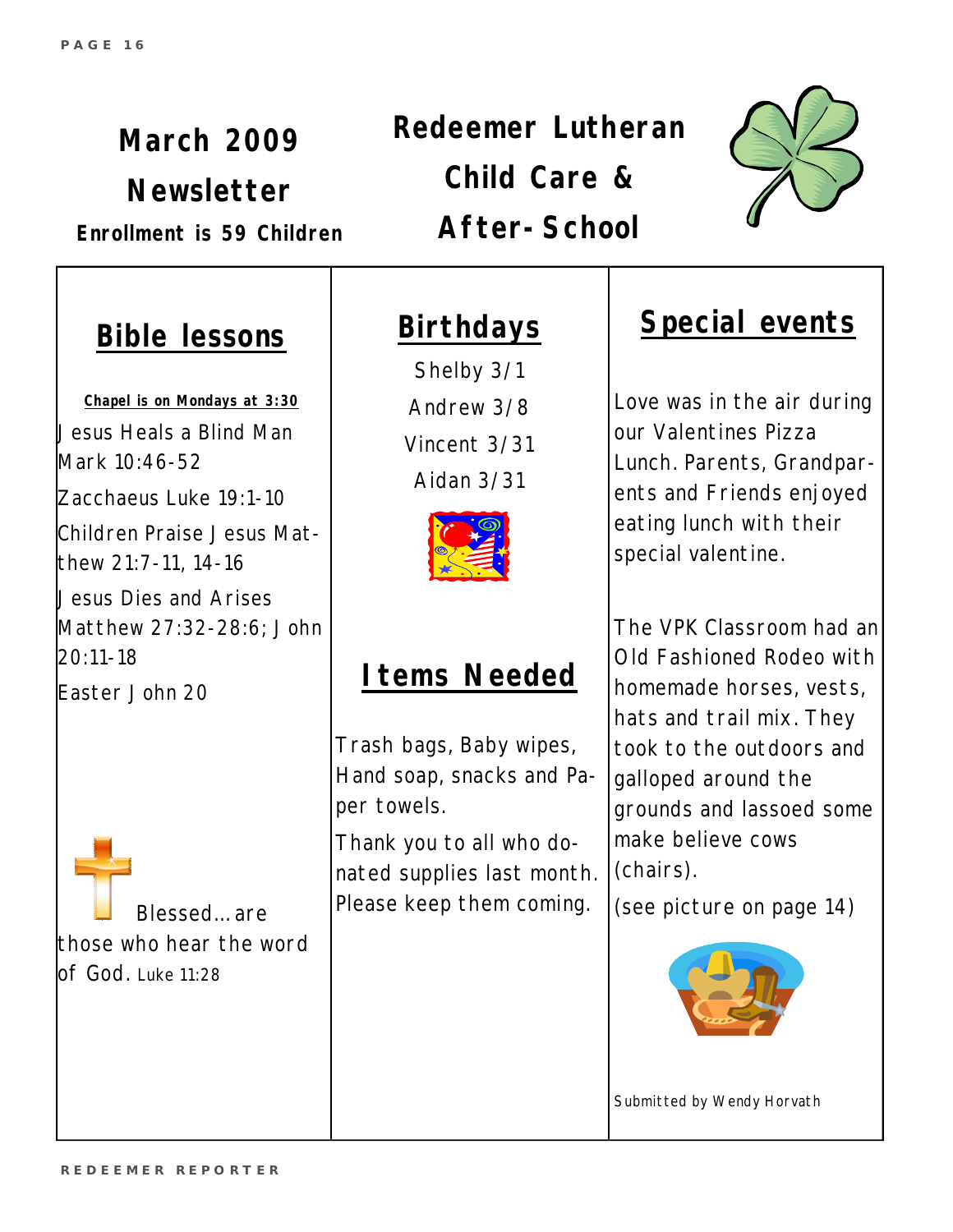### **Stewardship**

*Gratitude for God's Blessings, March 2009* 

#### "Newness and Balance"

In March we observe the beginning of spring, that season of the year in which the plants that lay dormant during the winter begin to grow again. It is also a day on which there is balance—twelve hours of sunshine and twelve hours of darkness.

Spring is a good reminder of these two important things about stewardship—newness and balance! By God's grace in Jesus Christ we are freed from the failures of the past and freed to live in the present with purpose and look to the future with hope. How refreshing a new start is!

Balance is the other important thing associated with wise Christian stewardship. The Rich Fool in Luke 12:13-21 lost his stewardship balance and the result was disastrous. He already had more than enough to meet his personal needs and when he was blessed with even more he decided to tear down his barns and build larger ones where he could store up all his goods for himself and take life easy with the attitude of "eat, drink and be merry." Jesus called him a fool because he tried to store up riches for himself but was not rich toward God.

We in the United States of America live in a very materialistic culture. There is the emphasis on getting ahead, building a solid nest egg and saving up for retirement. Now, if these things were kept in a good Christian balance, the picture would not be so bad. The danger is that we try to keep all these material things for ourselves with too little concern about the purposes of God or the needs of others. The Rich Fool had so much he could have at least shared his excess with others in need. He could also have generously given for the support of the "church" of his day. If he had done that then all would have benefited, including him. But he didn't and he died a lost and condemned sinner.

How can we take advantage of new starts in stewardship and maintain a good balance as we manage the material riches God pours down upon us? One simple plan for keeping balance is to adopt and follow the 1-1-8 principle. This plan involves giving the first 10% to God in response to His great love for us and for the support of His work in this world, then saving or investing the next 10% and finally living on the remaining 80%. Mathematically it adds up perfectly. In practice it can be a real challenge, one that seems unreachable to many who may currently be trying to live on 100% (or more) of their income.

It may not work for everyone to adopt the 1-1-8 plan immediately, but what joy God's people can experience as they move in that new direction for balance. Oh, by the way, many Christian stewards have learned from experience that they can give more than 10%, save even more than 10% and live very comfortably on less than 80%.

May God grant to all of us His grace, good judgment and discipline to take advantage of each new start and manage our material blessings in a way that honors Him, blesses others and refreshes us!

*Joseph Friess Stewardship Chairman*